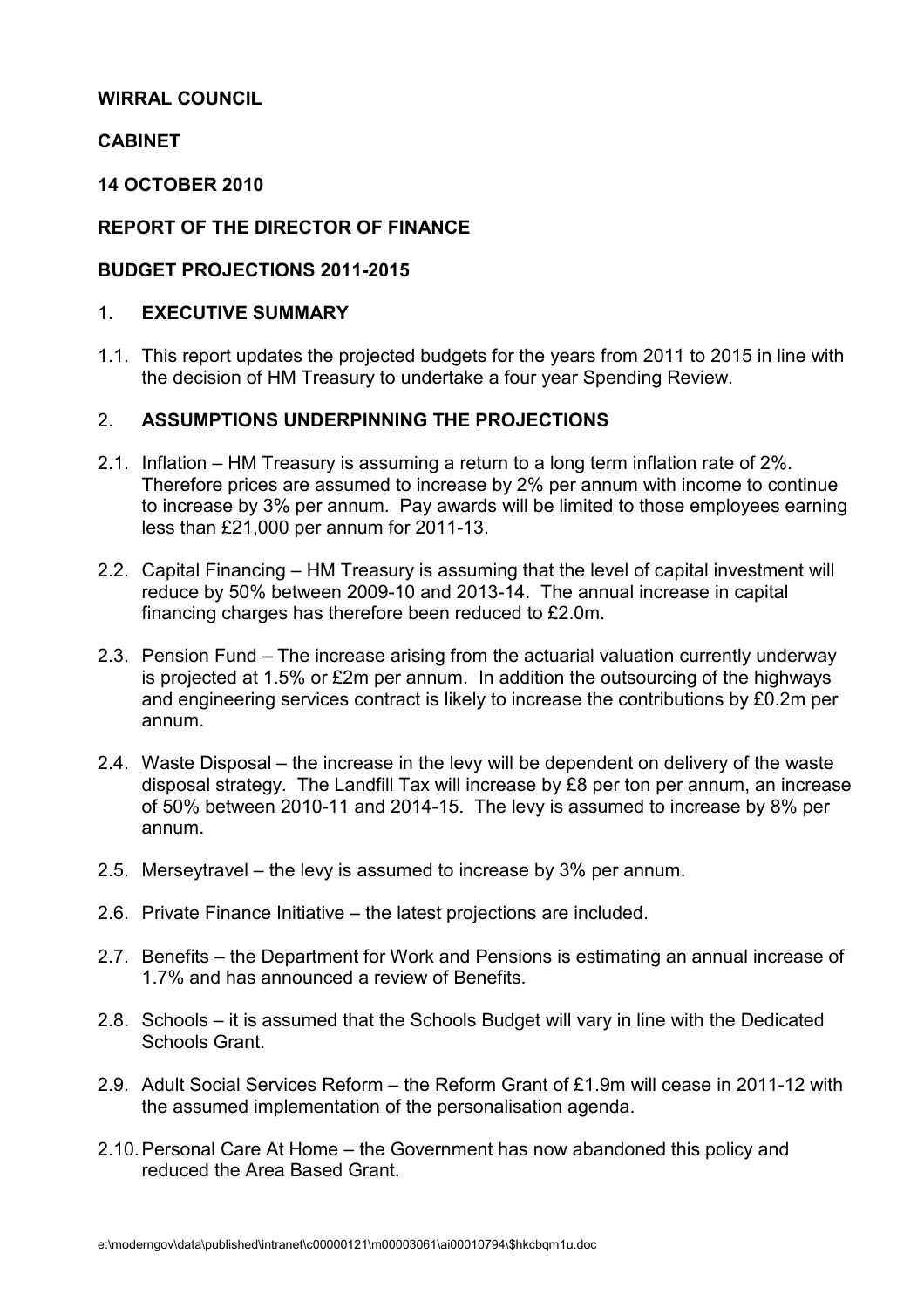- 2.11. Carbon Reduction Commitment payment of £1.0m commencing in 2011-12. It is assumed that the Authority will reduce the carbon footprint sufficiently to recover these payments.
- 2.12. National Insurance the proposed 1% increase in the employers rate will not now be implemented.
- 2.13. Home Insulation increased cost from 2011 of £1m.
- 2.14. Guinea Gap and Leasowe Recreation Centres restoration into budget at a cost of £0.6m each.
- 2.15. Other Unavoidable Growth a number of items of unavoidable growth of less than £0.2m will arise. These usually total about £1m per annum.
- 2.16. Efficiency Investment in order to continue to deliver efficiencies in future years it will be necessary to continue to invest and therefore £2m per annum has been provided.
- 2.17 Area Based Grant (ABG) Cabinet on 22 July 2010 agreed to reductions in expenditure for 2010-11 only to meet the £3.9m reduction in ABG.
- 2.18 Swimming the Department for Culture, Media and Sport has deleted the grant of £0.3m to fund free swimming.
- 2.19. Government Grants the DCLG has indicated that Government Grants will be reduced by 30% to 40% over the period 2011-15. I have only assumed a reduction of 30%.
- 2.20 Council Tax the Government has announced a freeze in Council Tax increases for 2011-12, although Local Authorities could be permitted to increase Council Tax by upto 2.5% to be matched by Government grant. From 2012-13 any proposed increase above the rate of inflation would be the subject of a local referendum.

# 3. GRANT NEGOTIATIONS

- 3.1. The Government has agreed to the following elements of the Local Government Finance Settlement being reviewed as part of the 2011 settlement:
	- a. Area Cost Adjustment
	- b. Highways Maintenance
	- c. Day Visitors
	- d. Income Support/Tax Credits
	- e. Students
	- f. Concessionary Fares
	- g. Coast Protection/Flood Defence
	- h. Capital Financing
	- i. Dedicated Schools Grant
	- j. Housing Benefit
	- k. Pensions
	- l. Schools Deprivation.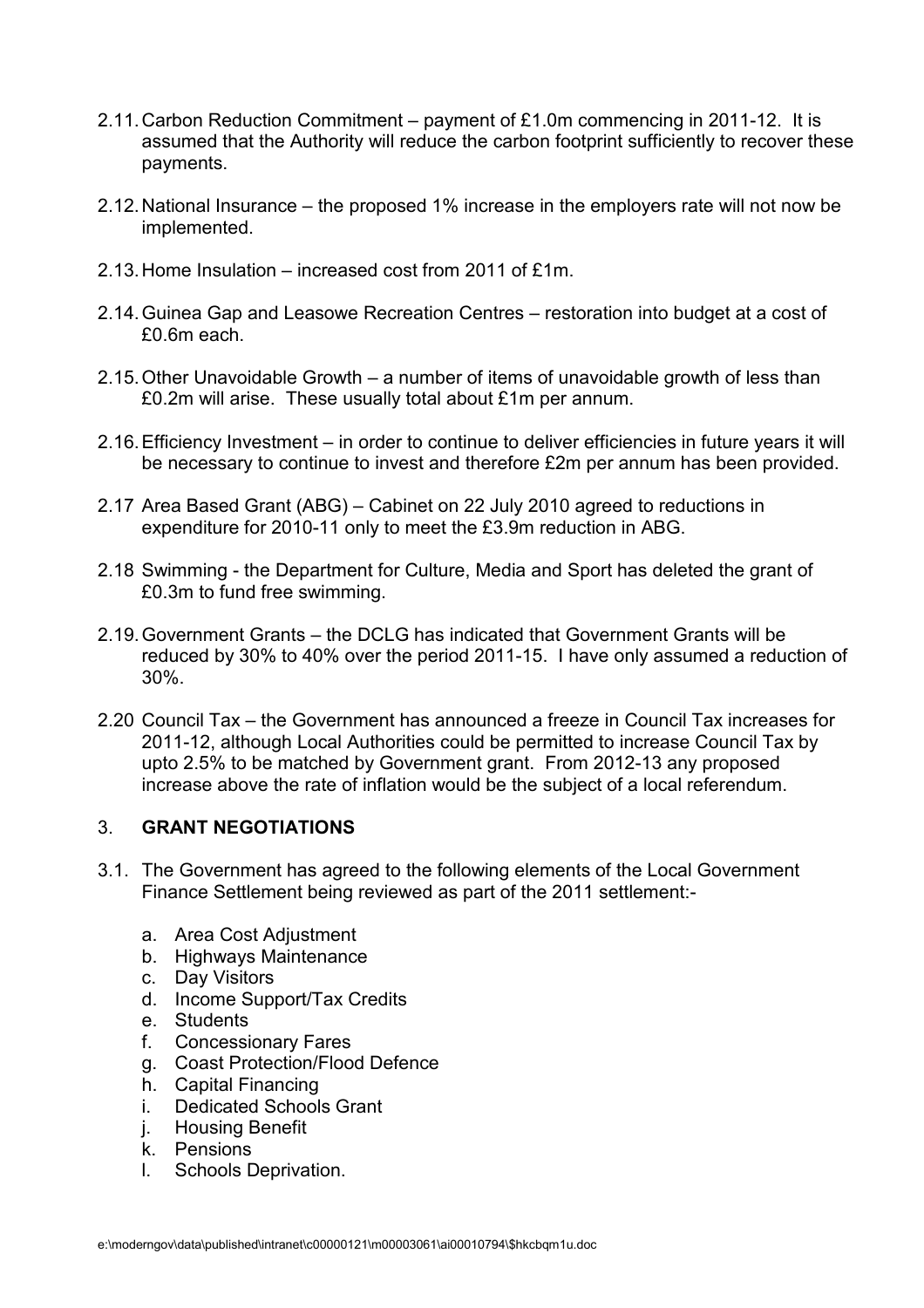- 3.2. Consultation is currently underway on a number of options as part of the 2011 settlement and is reported elsewhere on this agenda.
- 3.3. The Local Government Finance Settlement due to be announced in December 2010 may cover 2011-15 as HM Treasury intends to deliver a four year Spending Review on 20 October 2010. However there is a possibility that the DCLG will issue either a one year or a two year settlement covering 2011-13 with a subsequent two year settlement for 2013-15 announced after the completion of the review of Local Government Finance.
- 3.4. The Government has commenced reviews of public sector pensions and welfare benefits, and has announced a review of Local Government Finance to commence in 2011. The Government has also announced that Council Tax Revaluation will be postponed until after 2015.
- 3.5. During the course of this budgeting period the results of the Census 2011 will become available and will be incorporated into the grant distribution formulae. The Office for National Statistics has now released the Mid 2009 estimated populations. The reduction for Wirral since the census 2001 is greater than for any other metropolitan or unitary authority. If this is confirmed in the Census 2011 then the reduction in grant receivable could be significant.

# 4. BALANCES

- 4.1. The budget for 2010-11 includes balances of £6.5m.
- 4.2. The financial out-turn for 2009-10 was reported to Cabinet on 24 June 2010 and showed an overspending of £1,385,000 offset by increased investment income of £1,185,000 and a contribution from the Collection Fund of £515,000 to produce a net surplus of £315,000.
- 4.3. The Government has announced that the Personal Care at Home scheme will not be proceeding. The revenue budget for 2010-11 will therefore be reduced by £2.6m with a reduction of £1.6m in Area Based Grant.
- 4.4. The Government announced on 10 June 2010 that there would be the following grant reductions for 2010-11:-

|                                                  | £000       |
|--------------------------------------------------|------------|
| Area Based Grant                                 | 3.927      |
| <b>LAA Reward Grant</b>                          | 1.400      |
| <b>Local Authority Business Growth Incentive</b> | <b>200</b> |
|                                                  | 5.527      |

 Cabinet on 22 July 2010 agreed that the reduced Area Based Grant will be matched by reduced expenditure in 2010-11.

4.5. The Insurance Fund Annual Report was presented to Cabinet on 24 June 2010 including the transfer of £2,471,000 to General Fund balances.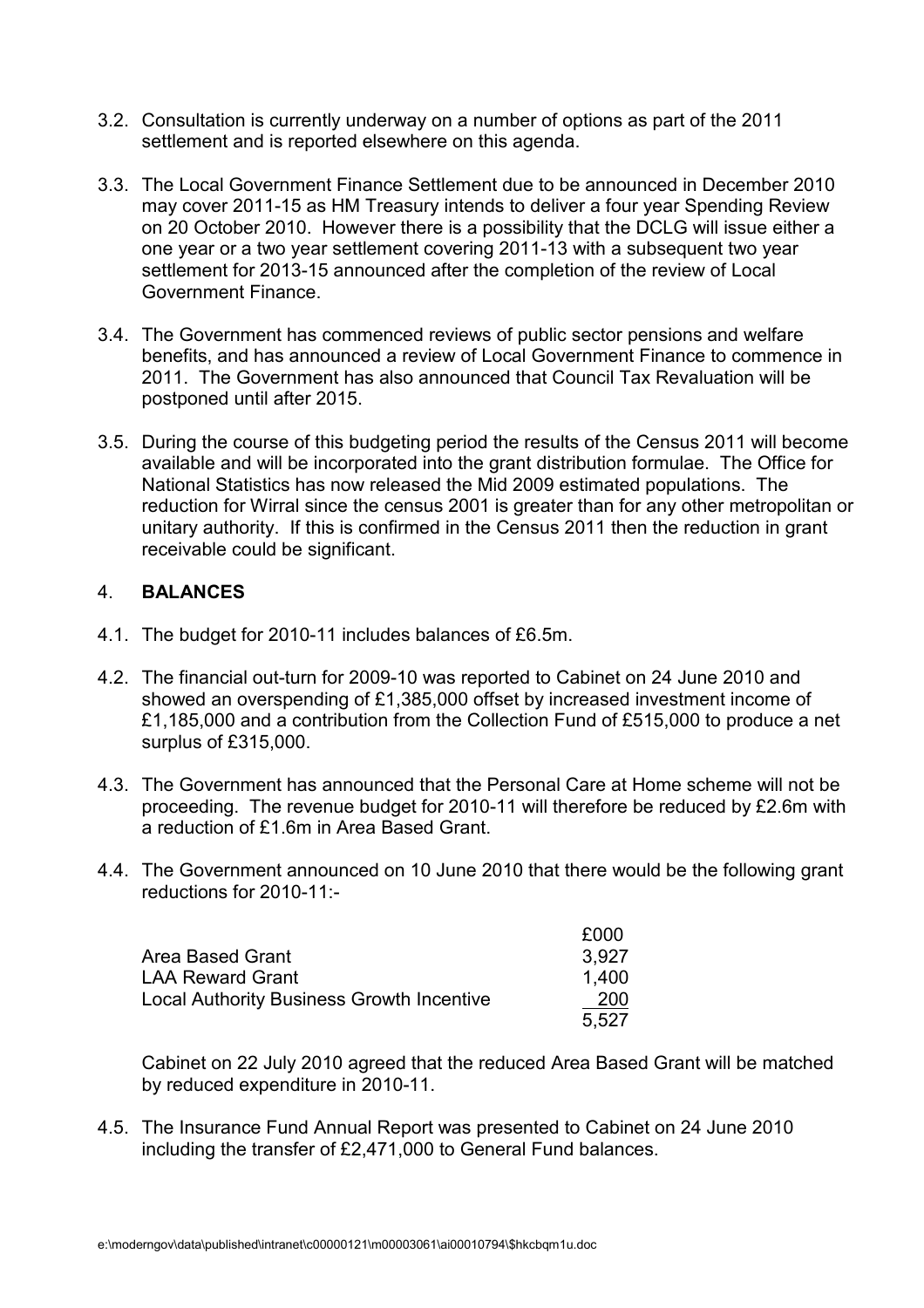- 4.6. Cabinet on 24 June 2010 agreed that additional VAT of £240,000 recovered from HM Revenue and Customs should be placed in balances.
- 4.7. Cabinet on 26 August 2010 agreed to continue to provide free swimming after the withdrawal of the Government grant of £0.2m in 2010-11.
- 4.8. Cabinet on 2 September 2010 agreed to transfer £3.4m from the Insurance Fund to General Fund Balances following the actuarial valuation of the Insurance Fund.
- 4.9. The budget for 2010-11 provides for pay awards of 1% totalling £1.7m. No pay award has yet been offered.
- 4.10. The Cabinet has not agreed to any projected overspendings in 2010-11

|                            | fm     |
|----------------------------|--------|
| 4.11. Opening Balances     | 6.5    |
| Out-Turn 2009-10           | 0.3    |
| Personal Care at Home      | 1.0    |
| <b>LAA Reward Grant</b>    | $-1.4$ |
| <b>LABGI</b>               | $-0.2$ |
| <b>Insurance Fund</b>      | 5.9    |
| VAT                        | 0.2    |
| <b>Free Swimming Grant</b> | - 0.2  |
|                            |        |

#### 5. EFFICIENCIES

- 5.1. The previous Government increased the efficiency target for 2010-11 to 4% which for Wirral equates to £14.9m. The previous Government expected that this saving would be reinvested in order to enable delivery of increased efficiency requirements in 2011 to 2014.
- 5.2. The efficiencies that the Authority will need to deliver for 2011-15 are well in excess of the statutory efficiency target. The main mechanism for delivery of the required efficiencies is the change programme. Cabinet on 14 January 2010 agreed a revised change programme, progress on which was to be reported quarterly to the Cabinet.
- 5.3. Revised governance and programme management arrangements for the change programme were reported to Cabinet on 22 July 2010.
- 5.4. Cabinet has to date agreed a number of efficiencies:
	- a. Cabinet agreed that £1m will be saved from office accommodation from 2011. Progress was reported to Cabinet on 24 June 2010.
	- b. Cabinet on 15 October 2009 agreed to the implementation of an integrated Human Resources IT system with initial projected savings of £254,000 for 2011-12, £220,000 for 2012-13, £100,000 for 2013-14 and £20,000 for 2014-15.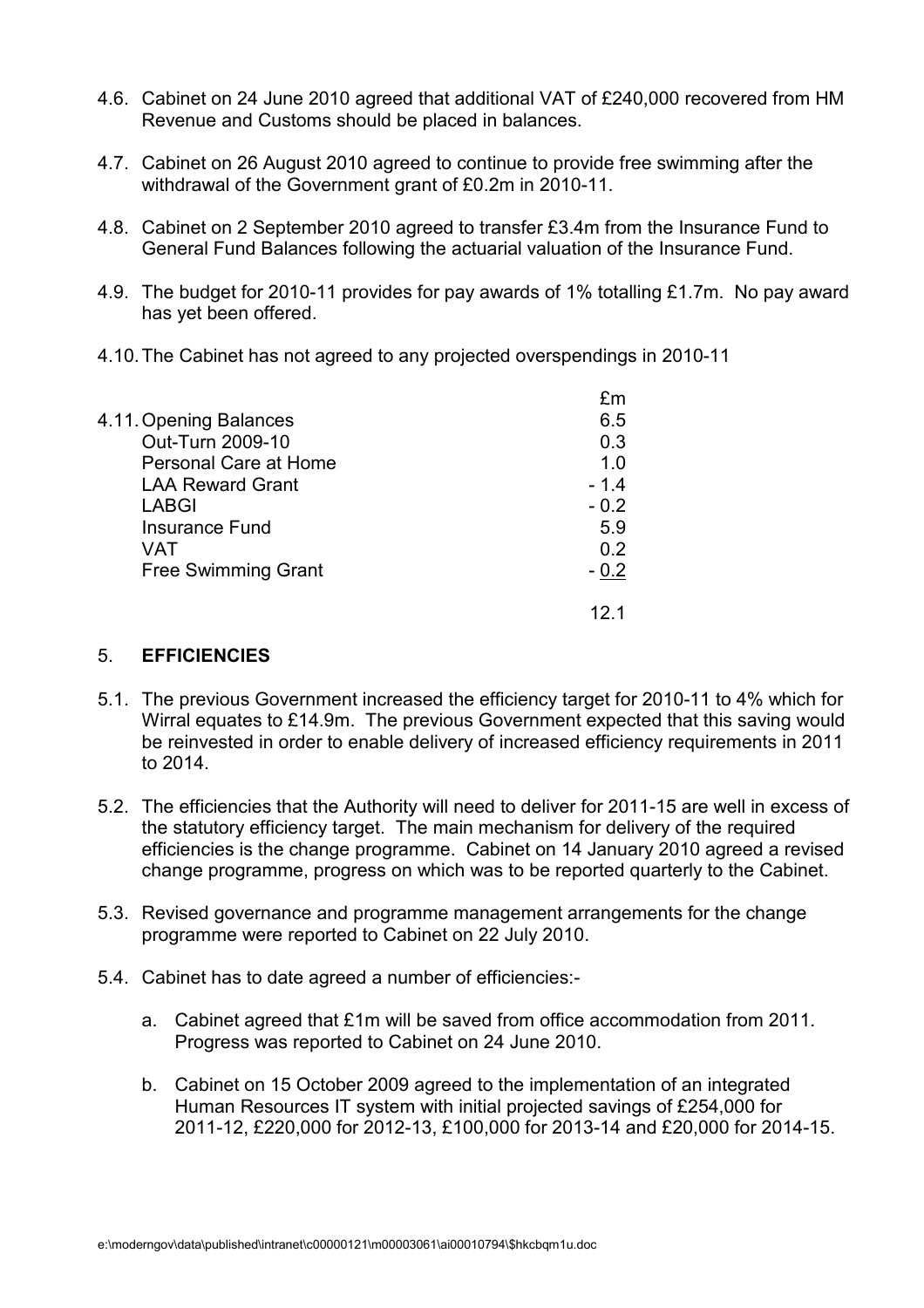- c. Cabinet on 22 February 2010 agreed to the creation of an integrated transport unit with projected savings of £130,000 in 2011-12, £340,000 in 2012-13 and £250,000 in 2013-14.
- d. Cabinet on 18 March 2010 agree to investment in an assistive technology project in Adult Social Services with projected additional savings of £8.8m over 2011-13 after additional investment from the Efficiency Investment Budget of £6.0m.
- e. Cabinet on 15 April 2010 agreed to investment in family group conferencing to deliver savings of £70,000 in 2011-12 and £130,000 in 2012-13.
- f. Cabinet on 22 July 2010 agreed to proceed with a parks and countryside service procurement exercise. Following a call-in on 31 August 2010 the estimated savings have been revised to £173,000 in 2011-12, £1,255,000 in 2012-13 and £1,255,000 in 2013-14.

# 6. FINANCIAL IMPLICATIONS

6.1. The assumptions outlined above are reflected in the budget projections in the Appendix.

# 7. STAFFING IMPLICATIONS

7.1. There are none arising directly from this report.

# 8. EQUAL OPPORTUNITY IMPLICATIONS

8.1. There are none arising directly from this report.

# 9. COMMUNITY SAFETY IMPLICATIONS

9.1. There are none arising directly from this report.

#### 10. HUMAN RIGHTS IMPLICATIONS

10.1. There are none arising directly from this report.

# 11. LOCAL AGENDA 21 IMPLICATIONS

11.1. There are none arising directly from this report.

#### 12. PLANNING IMPLICATIONS

12.1. There are none arising directly from this report.

#### 13. MEMBER SUPPORT IMPLICATIONS

13.1. There are none arising directly from this report.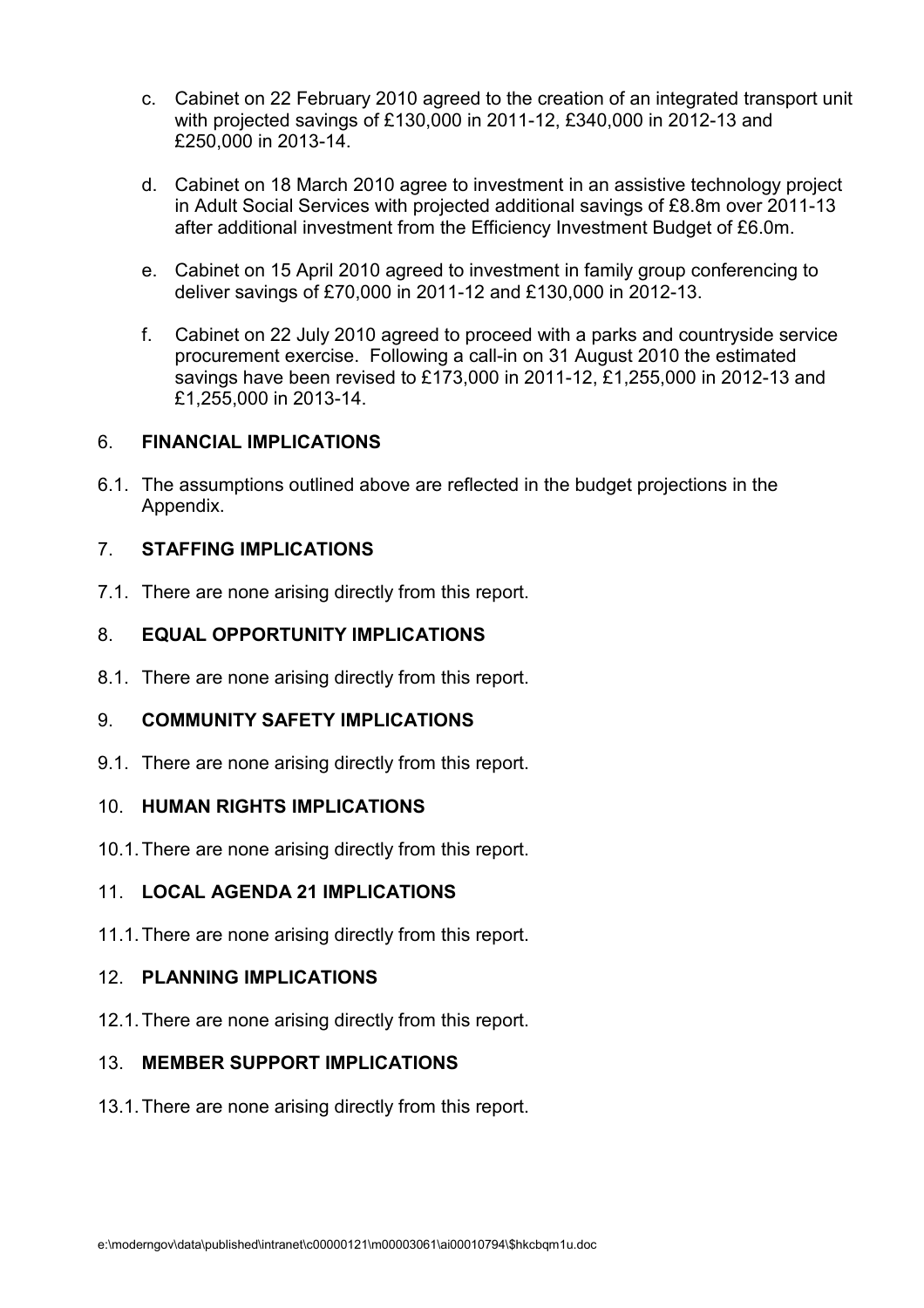# 14. BACKGROUNG PAPERS

14.1. Medium Term Financial Strategy 2010-13 – September 2009 Formula Grant Settlement 2010-11 – DCLG – January 2010 Estimates 2010-11 – March 2010 Budget – HM Treasury – March 2010 and June 2010 Formula Grant Distribution – DCLG – July 2010.

# 15. RECOMMENDATIONS

- 15.1. That the budget projections be kept under review.
- 15.2. That further efficiencies be delivered.

 IAN COLEMAN DIRECTOR OF FINANCE.

FNCE/192/10